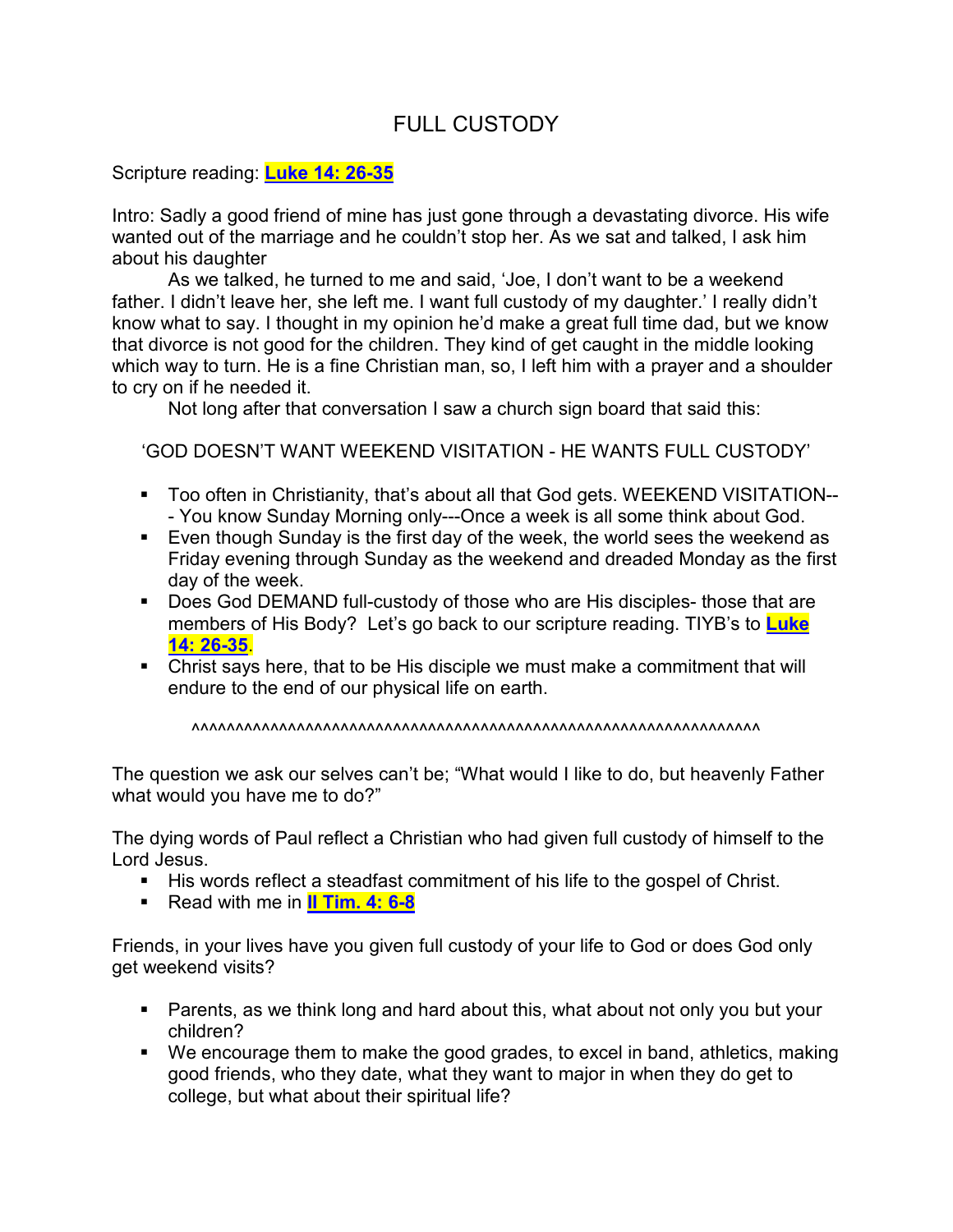- You see for a lot of children don't get excited about things unless they're parents get excited about things. As long as we as adults as parents stay apathetic about our children's spirituality, then they will.
- Our guys and girls who are sitting here are the future of the church.
	- $\circ$  Let's face it, do we want to send our babies out into this world unprepared spiritually?
	- $\circ$  I mean it's hard enough as it is, but to be out in this world spiritually unprepared—it's a scary, scary thing.
- Weigh out the difference you think an hour of one on one bible study verses one on one TV watching can do for their souls and yours.

Sundays are wonderful day for Christians. We have the opportunity to study the scriptures, sing, pray together, commune together at the Lord's Supper table.

However, most of our lives don't consist of Sunday's does it?

Most of our walk with Jesus is on Monday – Saturday

**I Peter 2:21**, "For even hereunto were ye called: because Christ also suffered for us, leaving us an example, that ye should follow His steps:"

We must be active as a Christian on M-Sat, and be just as involved as we are on Sundays.

How often do we as Christians, get off from work Mon. – Fri. or on a Saturday, and go out and visit the sick mentioned at church or in the bulletin?

Parents how often do we sit down w/ our children and read and talk about the bible?

How often do we seek out those who haven't come to worship in a while or try to send a card, p/u the phone?

How often do we encourage our young people to do well in spiritual things?

How often do we show hospitality and invite others over for a bible study? In fact, I had one our young people come to me and ask if they could come over and study one night.

But sadly, for many Christians, God has become a weekend activity instead of an entire life transformation.

**Galatians 2:20,** "

I speak in love to urge each of you to consider in your own lives, does God get weekend visitation only or does He get full custody in our lives?

**II Timothy 2:15** Commands that we STUDY the Word of God to show our self approved.

Young people, how important is knowing the Bible?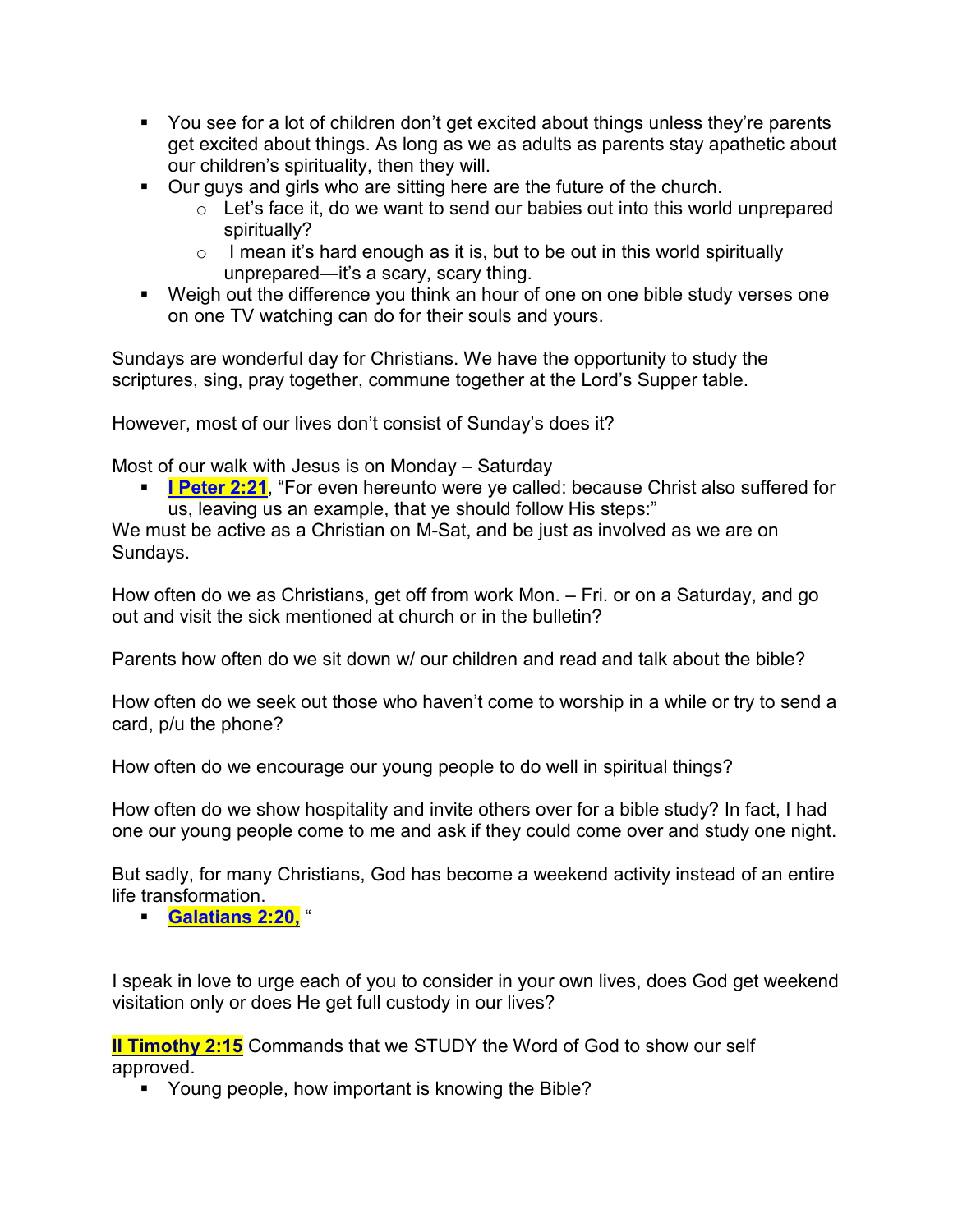- Parents, How about you?
- **Then let's give everyone the encouragement they need to get involved with more** church activities.
- Not only for our youth group, but with our little ones. How do we expect to grow our young ones into a strong youth group if we leave them out in the cold now?

Fiends you take out Sunday and Wednesday, but count M, T, TR, Sat.

- How often do you pick up your Bible?
- Are you setting time aside for personal bible study?

What are you saying preacher? Apparently, you don't understand my schedule. You have no idea how busy I am.

I can't study on my own, and I just don't have time. I can't get my children/child to a youth rally or to church to ride the van, don't you realize----------I'M A BUSY PERSON!! I'M TIRED WHEN I GET HOME.

- One question: Do you think Jesus was tired after He prayed all night in the Garden of Gethsemane?
- \* What about when they shoved the crown of thorns upon His head?
- What about after the Roman soldier scourged Him until His back was an open wound?
	- o Do you think He was tired as He carried that cross?
	- $\circ$  Do think He was past exhaustion when your Savior was nailed to the cross pierced in His side and thinking only of you?
	- o Was He tired?

Is this lesson making you uncomfortable? I'm not here to give you a guilt trip.

I am here to make us aware that if we continue giving God only the left- overs, what can we expect on judgment day?

## In **Mark 12: 28-31 (READ)**

- Within that reading we are told, commanded to love God FIRST, not SECOND or third, but first.
- Perhaps we're giving the world more of 'us' than we're giving to Jesus.

The Big Problem is that too many Christians are giving lip-service to God on Sunday only.

- That's the reason people don't get visited.
- That's the reason Bible studies aren't held.
- That's the reason people get lonely as a shut-in or in a nursing home.

We have got to walk the walk and talk the talk Everyday of our lives!!!